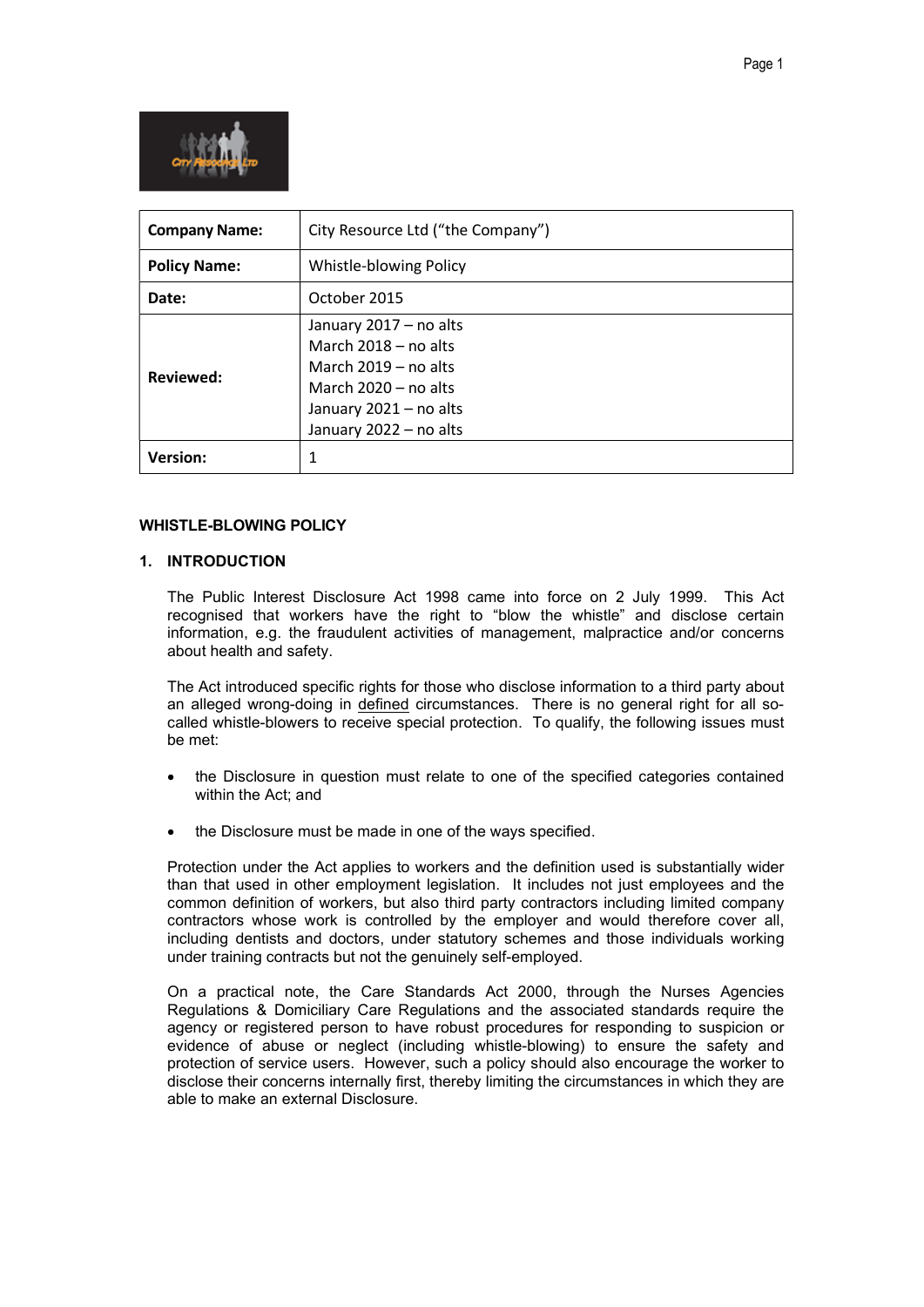### 1.1. Subject Matter of the Disclosure

As mentioned above, there are limits on the subject matter that will qualify for protection. A qualifying Disclosure means any Disclosure of information, which, in the reasonable belief of the worker making the Disclosure, tends to show one or more of the following:

- that a criminal offence has been committed, is being committed or is likely to be committed; or
- that a person has failed, is failing or is likely to fail to comply with any legal obligation to which he or she is subject; or
- that a miscarriage of justice has occurred, is occurring or is likely to occur; or
- that the health or safety of an individual has been, or is being or is likely to be endangered; or
- that the environment has been, is being or is likely to be damaged, or
- that information tending to show any massive failing within any one of the proceeding paragraphs has been, is being or is likely to be deliberately concealed.

The worker simply has to show that they have a reasonable belief that the information disclosed demonstrates one or more of the above criteria. However, there are two important exceptions where the Disclosure will not qualify for protection and they are:

- if the person making the Disclosure commits an offence by making it, or
- it is a matter in which a legal, professional privilege would apply, namely, correspondence between the employer and their lawyers regarding a specific case.

It is not sufficient for the worker to show that the circumstances give rise to a qualifying Disclosure, the worker will also have to ensure that the proper procedures are adhered to.

## 1.2. Procedures for Disclosures

In order to qualify for the whistle-blowing protection, the worker must use one of the six specified ways to make the Disclosure. The aim of the legislation is to encourage workers to disclose the information through appropriate internal channels first rather than going directly to an outside person such as a member of the media.

The six permitted ways of Disclosure are as follows:

# 1) Disclosure to an Employer or Other Responsible Person

This method of Disclosure will ensure that workers are protected in respect to Disclosures made in good faith. Where the worker believes that the relevant failure relates solely or mainly to the conduct of a person other than the employer or to a matter for which that other person has responsibility, the Disclosure should be made to that other person.

In the context of temporary workers supplied by an employment business, it may well be appropriate for the temporary worker to raise the concern with the client in the first instance rather than the agency/employment business.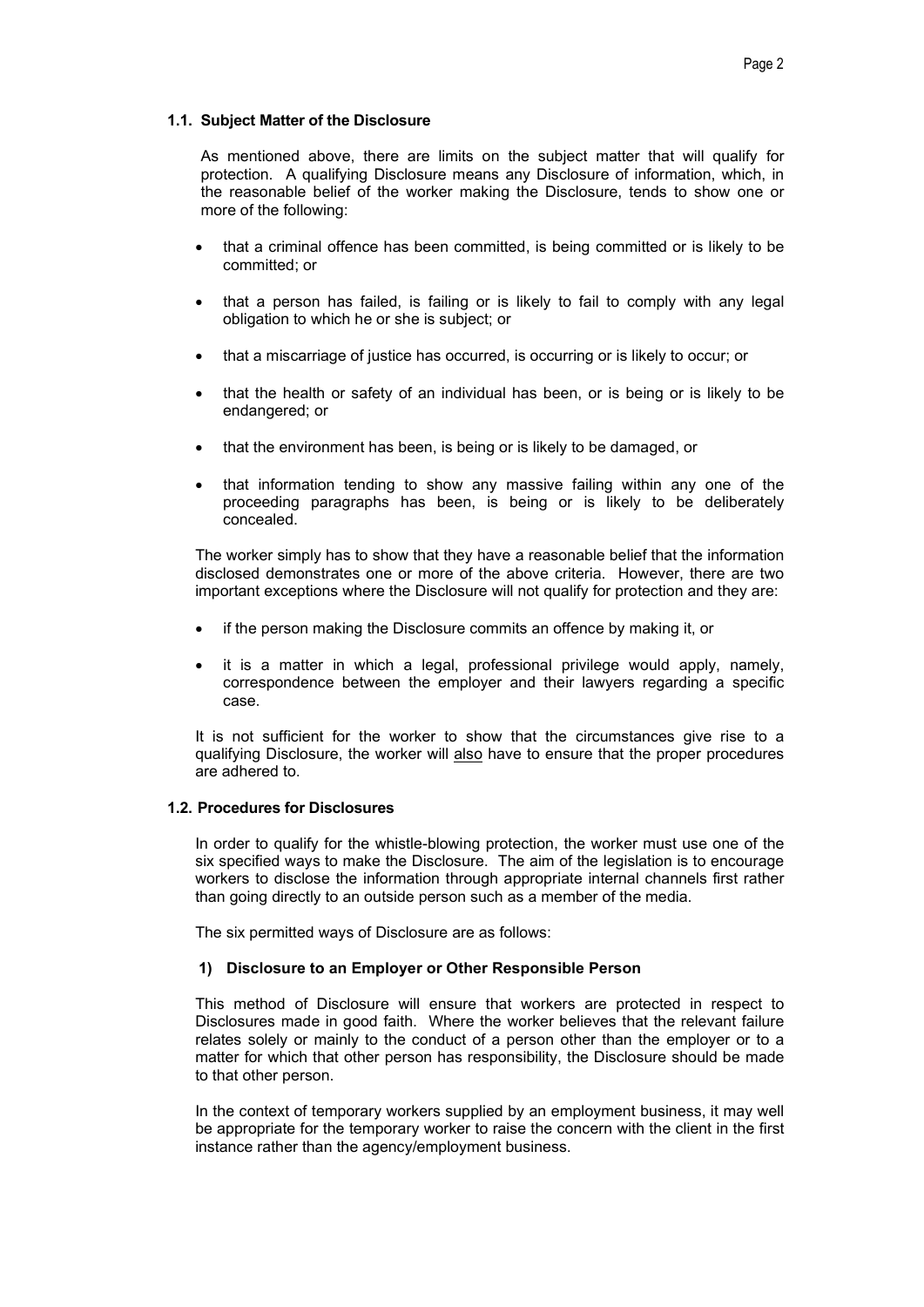# 2) Disclosure to a Legal Adviser

This protects workers who disclose information in the course of obtaining legal advice.

# 3) Disclosure to a Minister of the Crown

This will only apply where the worker's employer is an individual appointed under any enactment by a Minister of the Crown or a body whose members are so appointed. Examples include the Utility Regulatory Bodies and NHS trusts, i.e. could apply to nurses, care staff and workers supplied to local authorities.

# 4) Disclosure to a Prescribed Person

Workers will qualify for protection when they make a Disclosure in good faith to a person prescribed by an order made by the Secretary of State. The list of prescribed persons was recently amended and the New Public Interest Disclosure Prescribed Persons Amendment Order came into force on 1 October 2003 and the relevant list is attached at Appendix A.

## 5) Disclosure in Other Cases

Disclosure in other cases apply where the worker makes the Disclosure in good faith, reasonably believes that the information disclosed and any allegations contained within it are substantively true, does not make the Disclosure for the purposes of personal gain and meets one of the specified conditions set out below, namely:

- that at the time he or she makes a Disclosure, the worker reasonably believes that he or she will be subject to detriment by his or her employer if that worker makes a Disclosure to his or her employer or to a prescribed person;
- that in the case where no person is prescribed in relation to the relevant circumstances, the worker reasonably believes that it is likely that the evidence relating to the relevant failure would be concealed or destroyed if he or she made the Disclosure to the employer; or
- that the worker has previously made a Disclosure of substantially the same information to the employer or a prescribed person. Further details are contained within the Act.

## 6) Disclosure of Exceptionally Serious Breaches

The final type of protected Disclosure is one which covers situations where the subject matter is serious enough to merit by-passing one of the other procedures. The relevant criteria set out above must be met together with the matter which must be exceptionally serious. It does not mean that people will be protected where they act unreasonably, for example, by going straight to the press where there would clearly have been other less damaging ways to resolve the matter.

This would be particularly true where there was a whistle-blowing policy which encourages the worker to raise the matter with the employer or another responsible body first.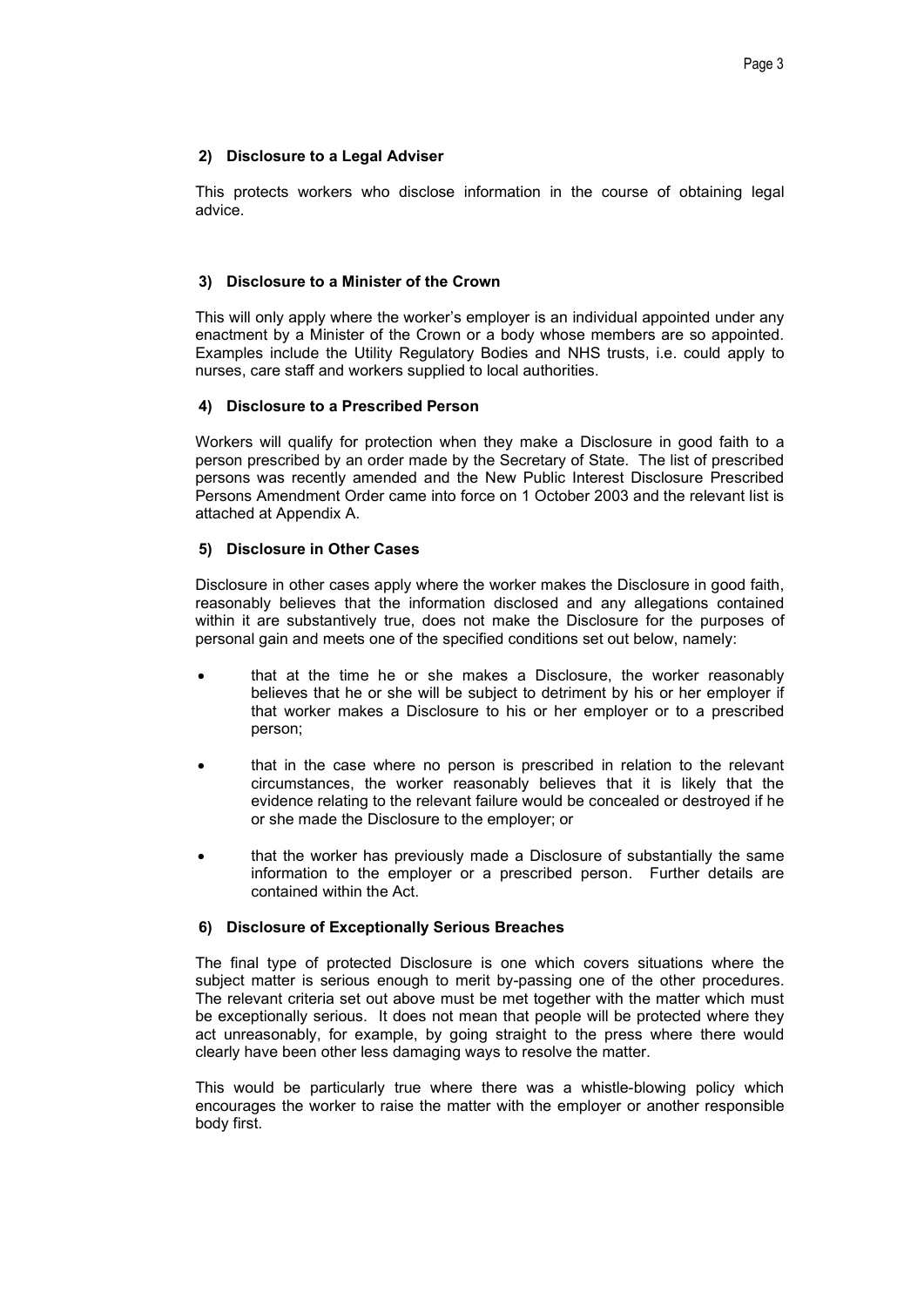#### 1.3. Protection for the Worker

The protection given under the Public Interest Disclosure Act 1998 only applies in certain situations where the worker makes a protected Disclosure to the bodies named in the Act. The protection applies to all workers without any restriction on age, however, it is limited and it is important that the worker follows the correct procedure or else they will be denied the protection. The protection, which includes financial compensation without the statutory cap applying in the case of protection against dismissal, further includes the right not to suffer a detriment as a consequence of making a protected Disclosure.

### 1.4. Practical Issues

The agency should take whistle-blowing and issues of malpractice seriously.

A whistle-blowing policy, such as that which is available from the REC specifically for nurses and domiciliary care agencies, should make it clear that the worker wishing to voice his/her concern should raise the matter with the named person first, who will deal with the matter objectively. It is important that the agency takes the time to listen to any issues raised and investigates in an objective and confidential manner. Issues should be dealt with when they arise and workers should not be told to wait until they have proof of or to investigate the matters themselves.

It is important that matters are treated confidentially. If a worker is not happy with the way in which a matter has been addressed, he/she should be encouraged to raise that fact as a complaint rather than leaving the matter unresolved.

However, workers who make false allegations maliciously may be subject to the appropriate action.

If there is not a sufficiently senior person to deal with the complaint within the organisation, then external routes should be considered. Agencies are referred to the Public Concern At Work web-site for further information, particularly the practical hints for small organisations. This can be down-loaded from the following web-site: www.pcaw.co.uk/policy\_pub/checklist.html.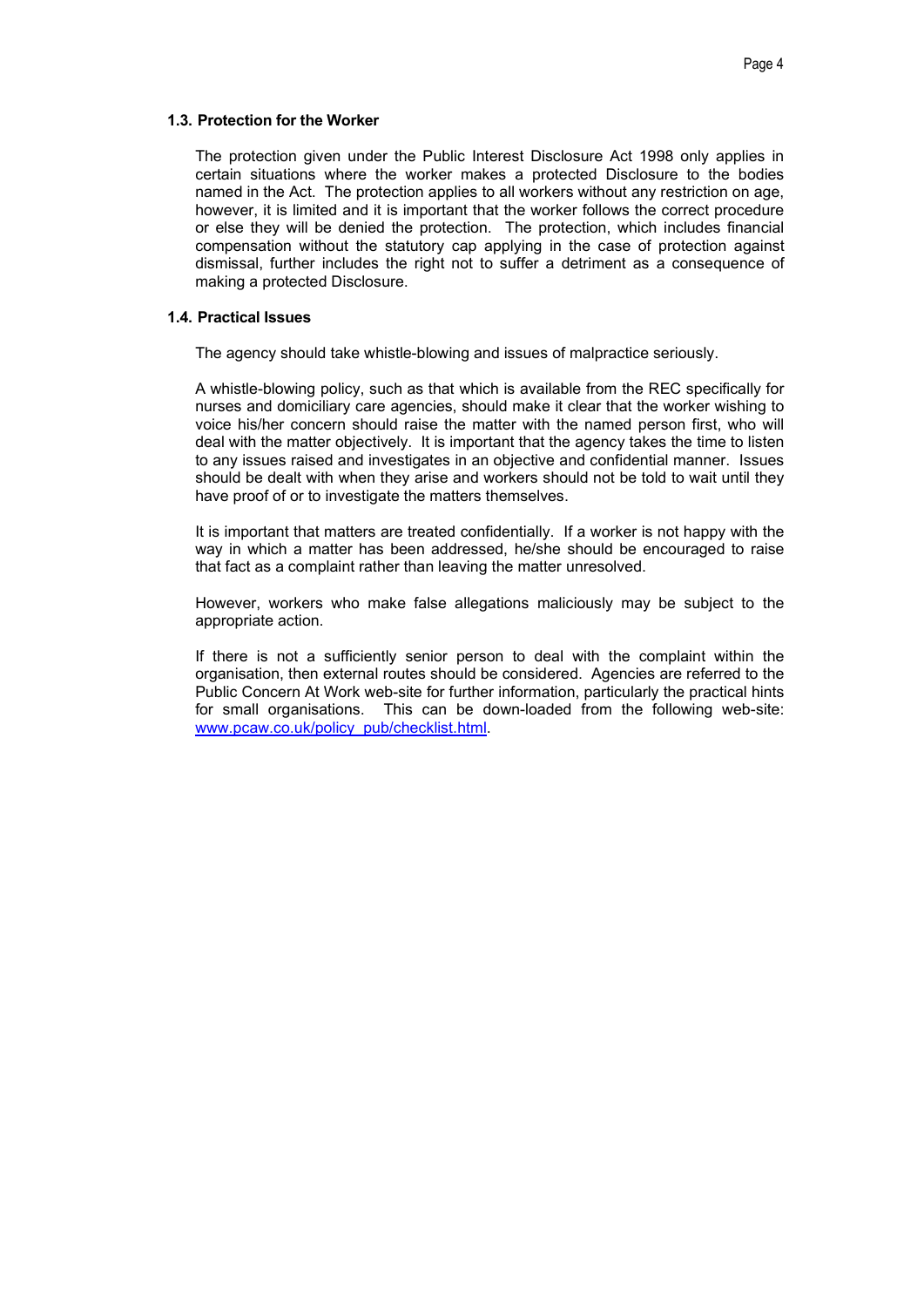# APPENDIX A:

| <b>First Column</b>                                                                                                                                             | <b>Second Column</b>                                                                                                                                                                                                                                                                                                 |
|-----------------------------------------------------------------------------------------------------------------------------------------------------------------|----------------------------------------------------------------------------------------------------------------------------------------------------------------------------------------------------------------------------------------------------------------------------------------------------------------------|
| Persons and descriptions of people to<br>whom disclosures may be made                                                                                           | Descriptions of matters about which<br>disclosure may be made                                                                                                                                                                                                                                                        |
| Accounts Commission for Scotland and<br>auditors appointed by the Commission to<br>audit the accounts of local government<br>bodies.                            | The proper conduct of public business,<br>value for money, fraud and corruption in<br>local government bodies.                                                                                                                                                                                                       |
| Audit Commission for England and Wales<br>and auditors appointed by the<br>Commission to audit the accounts of local<br>government, and health service, bodies. | The proper conduct of public business,<br>value for money, fraud and corruption in<br>local government, and health service,<br>bodies.                                                                                                                                                                               |
| Certification Officer.                                                                                                                                          | Fraud, and other irregularities, relating<br>to the financial affairs of trade unions<br>and employers' associations.                                                                                                                                                                                                |
| Charity Commissioners for England and<br>Wales.                                                                                                                 | The proper administration of charities<br>and of funds given or held for charitable<br>purposes.                                                                                                                                                                                                                     |
| The Scottish Ministers.                                                                                                                                         | The proper administration of charities<br>and of funds given or held for charitable<br>purposes.                                                                                                                                                                                                                     |
| <b>Chief Executive of the Criminal Cases</b><br>Review Commission.                                                                                              | Actual or potential miscarriages of<br>justice.                                                                                                                                                                                                                                                                      |
| <b>Chief Executive of the Scottish Criminal</b><br>Cases Review Commission.                                                                                     | Actual or potential miscarriages of<br>justice.                                                                                                                                                                                                                                                                      |
| Civil Aviation Authority.                                                                                                                                       | Compliance with the requirements of<br>civil aviation legislation including<br>aviation safety.                                                                                                                                                                                                                      |
| The competent authority under Part IV of<br>the Financial Services and Markets Act<br>2000.                                                                     | The listing of securities on a stock<br>exchange; prospectuses on offers of<br>transferable securities to the public.                                                                                                                                                                                                |
| Commissioners of Customs and Excise.                                                                                                                            | Value added tax, insurance premium<br>tax, excise duties and landfill tax.                                                                                                                                                                                                                                           |
|                                                                                                                                                                 | The import and export of prohibited or<br>restricted goods.                                                                                                                                                                                                                                                          |
| Commissioners of the Inland Revenue.                                                                                                                            | Income tax, corporation tax, capital<br>gains tax, petroleum revenue tax,<br>inheritance tax, stamp duties, national<br>insurance contributions, statutory<br>maternity pay, statutory sick pay, tax<br>credits, child benefits, collection of<br>student loans and the enforcement of<br>the National Minimum Wage. |
| Comptroller and Auditor General of the<br>National Audit Office.                                                                                                | The proper conduct of public business,<br>value for money, fraud and corruption in<br>relation to the provision of centrally-                                                                                                                                                                                        |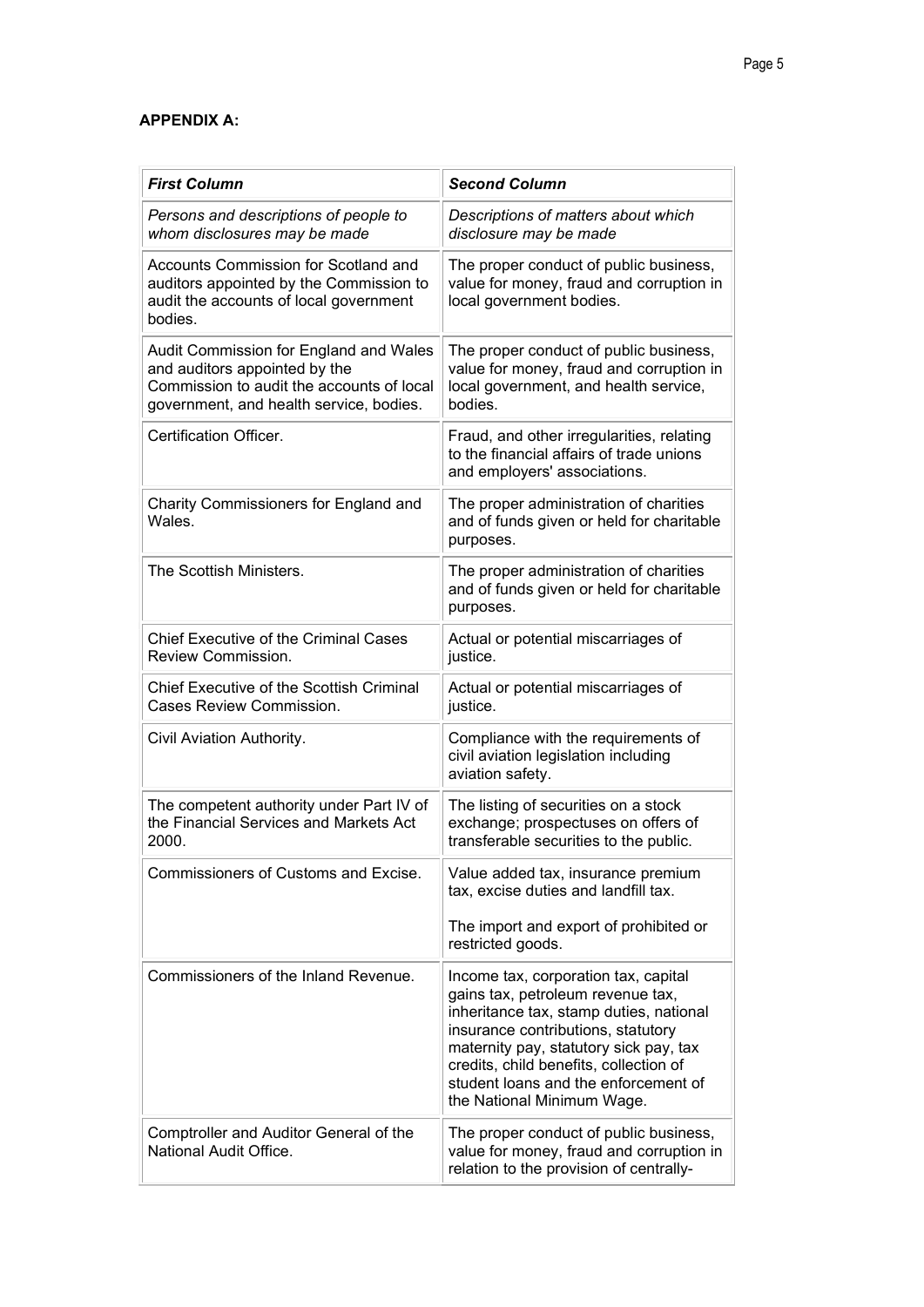|                                                                                                                                                                                                                                                 | funded public services.                                                                                                                                                                                                                                                                        |
|-------------------------------------------------------------------------------------------------------------------------------------------------------------------------------------------------------------------------------------------------|------------------------------------------------------------------------------------------------------------------------------------------------------------------------------------------------------------------------------------------------------------------------------------------------|
| Auditor General for Wales.                                                                                                                                                                                                                      | The proper conduct of public business,<br>value for money, fraud and corruption in<br>relation to the provision of public<br>services.                                                                                                                                                         |
| Auditor General for Scotland and persons<br>appointed by or on his behalf under the<br><b>Public Finance and Accountability</b><br>(Scotland) Act 2000 to act as auditors or<br>examiners for the purposes of Sections<br>21 to 24 of that Act. | The proper conduct of public business,<br>value for money, fraud and corruption in<br>relation to the provision of public<br>services.                                                                                                                                                         |
| Audit Scotland.                                                                                                                                                                                                                                 | The proper conduct of public business,<br>value for money, fraud and corruption in<br>public bodies.                                                                                                                                                                                           |
| Director General of Electricity Supply.                                                                                                                                                                                                         | The generation, transmission,<br>distribution and supply of electricity, and<br>activities ancillary to these matters.                                                                                                                                                                         |
| Director General of Gas Supply.                                                                                                                                                                                                                 | The transportation, shipping and supply<br>of gas through pipes and activities<br>ancillary to these matters.                                                                                                                                                                                  |
| Director General of Telecommunications.                                                                                                                                                                                                         | The provision and use of<br>telecommunications systems, services<br>and apparatus.                                                                                                                                                                                                             |
| Director General of Water Services.                                                                                                                                                                                                             | The supply of water and the provision of<br>sewerage services.                                                                                                                                                                                                                                 |
| Water Industry Commissioner for<br>Scotland.                                                                                                                                                                                                    | The supply of water and the provision of<br>sewerage services.                                                                                                                                                                                                                                 |
| Director of the Serious Fraud Office.                                                                                                                                                                                                           | Serious or complex fraud.                                                                                                                                                                                                                                                                      |
| Lord Advocate, Scotland.                                                                                                                                                                                                                        | Serious or complex fraud.                                                                                                                                                                                                                                                                      |
| <b>Environment Agency.</b>                                                                                                                                                                                                                      | Acts or omissions which have an actual<br>or potential effect on the environment or<br>the management or regulation of the<br>environment, including those relating to<br>pollution, abstraction of water, flooding,<br>the flow in rivers, inland fisheries and<br>migratory salmon or trout. |
| Scottish Environment Protection Agency.                                                                                                                                                                                                         | Acts or omissions which have an actual<br>or potential effect on the environment or<br>the management or regulation of the<br>environment, including those relating to<br>flood warning systems and pollution.                                                                                 |
| Food Standards Agency.                                                                                                                                                                                                                          | Matters which may affect the health of<br>any member of the public in relation to<br>the consumption of food and other<br>matters concerning the protection of the<br>interests of consumers in relation to<br>food.                                                                           |
| <b>Financial Services Authority.</b>                                                                                                                                                                                                            | The carrying on of investment business                                                                                                                                                                                                                                                         |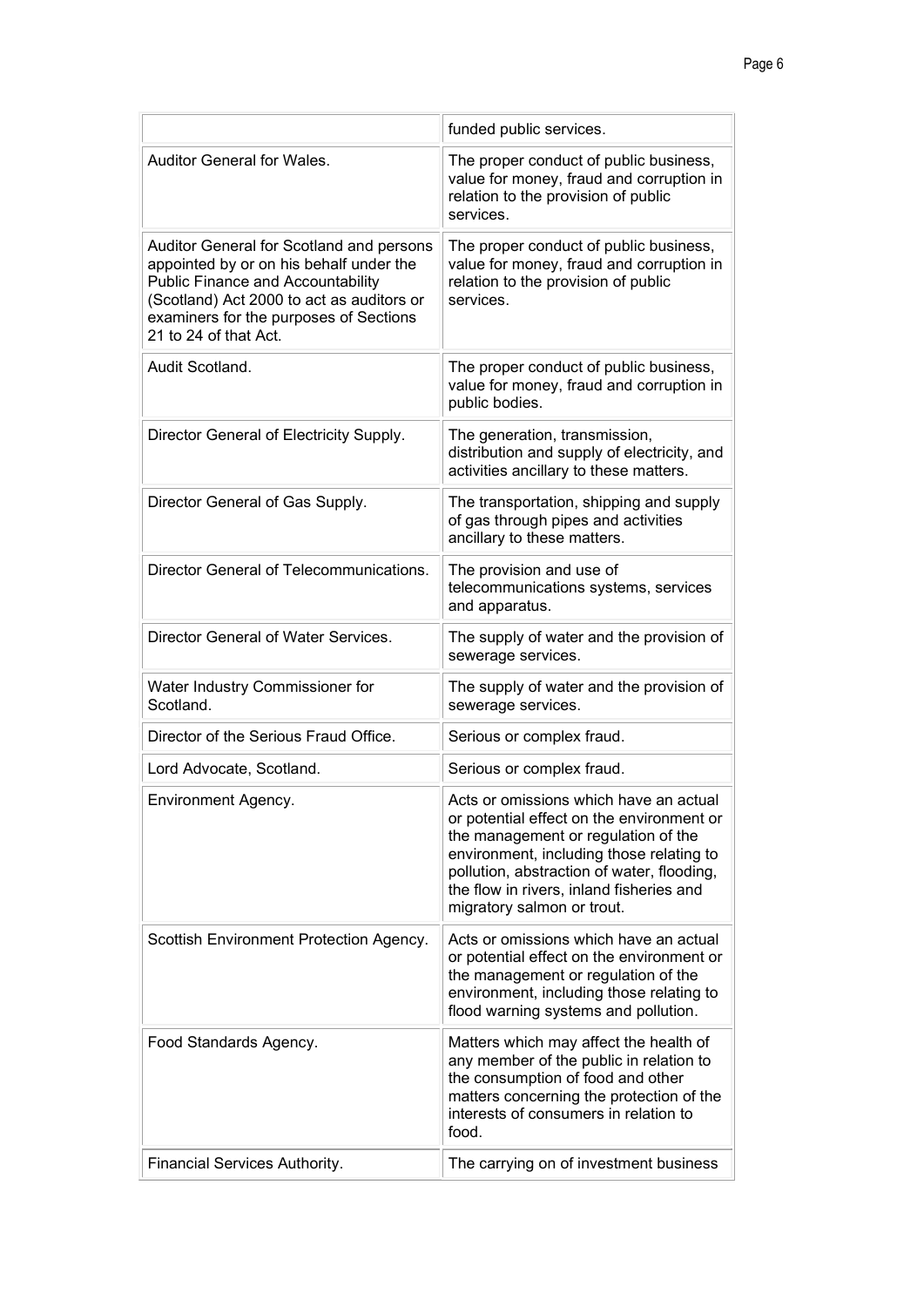|                                                                                                     | or of insurance business; the operation<br>of banks and building societies, deposit-<br>taking businesses and wholesale money<br>market regimes; the operation of friendly<br>societies, benevolent societies, working<br>men's clubs, specially authorised<br>societies, and industrial and provident<br>societies; the functioning of financial<br>markets, investment exchanges and<br>clearing houses; money laundering,<br>financial crime, and other serious<br>financial misconduct, in connection with<br>activities regulated by the Financial<br>Services Authority. |
|-----------------------------------------------------------------------------------------------------|--------------------------------------------------------------------------------------------------------------------------------------------------------------------------------------------------------------------------------------------------------------------------------------------------------------------------------------------------------------------------------------------------------------------------------------------------------------------------------------------------------------------------------------------------------------------------------|
| General Social Care Council.                                                                        | Matters relating to the registration of<br>social care workers under the Care<br>Standards Act 2000.                                                                                                                                                                                                                                                                                                                                                                                                                                                                           |
| Care Council for Wales.                                                                             | Matters relating to the registration of<br>social care workers under the Care<br>Standards Act 2000.                                                                                                                                                                                                                                                                                                                                                                                                                                                                           |
| Scottish Social Services Council.                                                                   | Matters relating to the registration of the<br>social services workforce by the<br>Scottish Social Services Council.                                                                                                                                                                                                                                                                                                                                                                                                                                                           |
| Children's Commissioner for Wales.                                                                  | Matters relating to the rights and welfare<br>of children.                                                                                                                                                                                                                                                                                                                                                                                                                                                                                                                     |
| Health and Safety Executive.                                                                        | Matters which may affect the health or<br>safety of any individual at work; matters,<br>which may affect the health and safety<br>of any member of the public, arising out<br>of or in connection with the activities of<br>persons at work.                                                                                                                                                                                                                                                                                                                                   |
| Housing Corporation.                                                                                | The registration and operation of<br>registered social landlords, including<br>their administration of public and private<br>funds and management of their housing<br>stock.                                                                                                                                                                                                                                                                                                                                                                                                   |
| Local authorities which are responsible<br>for the enforcement of health and safety<br>legislation. | Matters which may affect the health or<br>safety of any individual at work; matters,<br>which may affect the health and safety<br>of any member of the public, arising out<br>of or in connection with the activities of<br>persons at work.                                                                                                                                                                                                                                                                                                                                   |
| Information Commissioner.                                                                           | Compliance with the requirements of<br>legislation relating to data protection<br>and to freedom of information.                                                                                                                                                                                                                                                                                                                                                                                                                                                               |
| Scottish Information Commissioner.                                                                  | Compliance with the requirements of<br>legislation relating to freedom of<br>information.                                                                                                                                                                                                                                                                                                                                                                                                                                                                                      |
| National Care Standards Commission.                                                                 | Matters relating to the provision of<br>regulated care services, as defined in<br>the Care Standards Act 2000.                                                                                                                                                                                                                                                                                                                                                                                                                                                                 |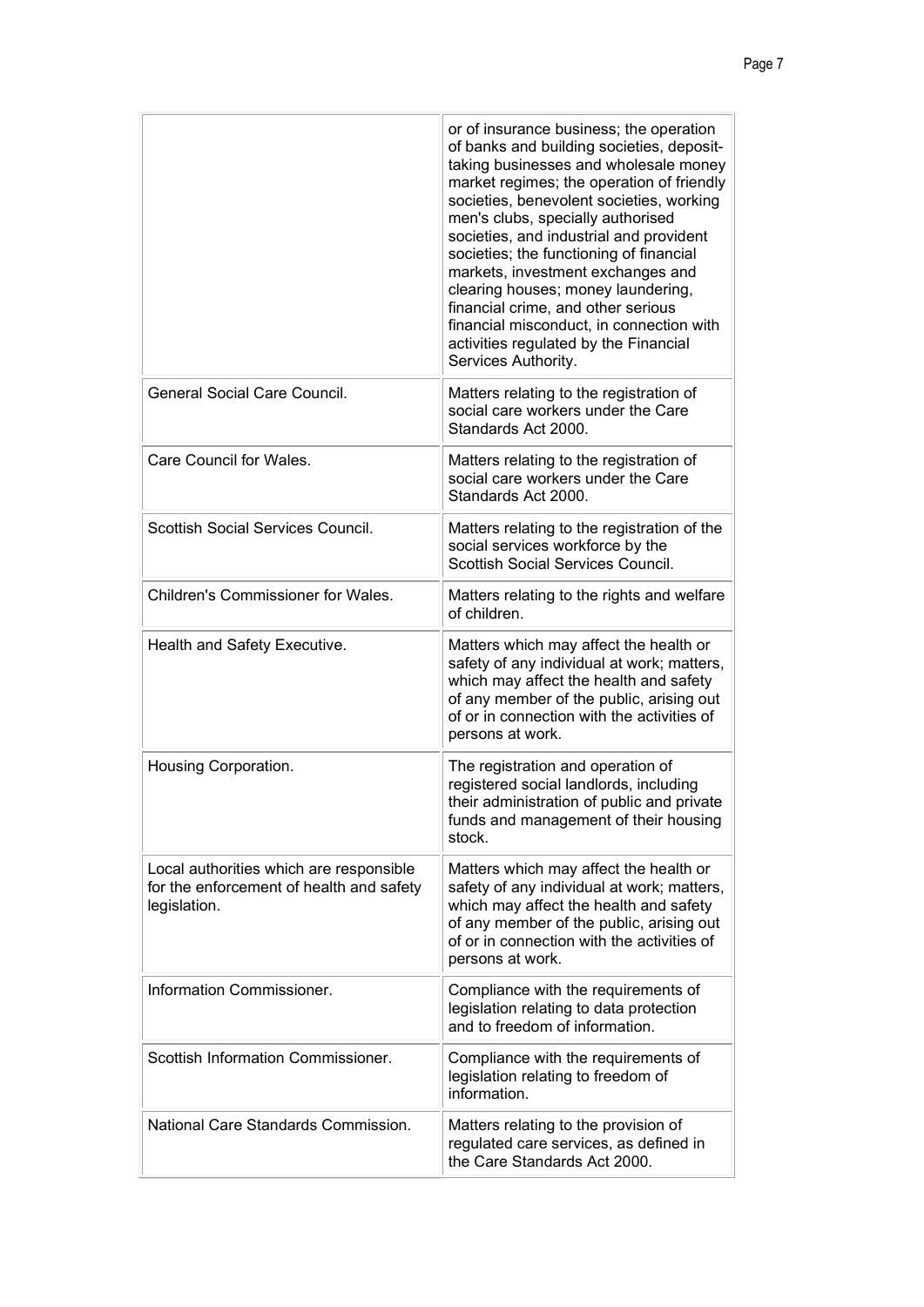| National Assembly for Wales.                                              | Matters relating to the provision of social<br>care services liable to be registered or<br>inspected under the Care Standards Act<br>2000 or the Children Act 1989.                                                                                        |
|---------------------------------------------------------------------------|------------------------------------------------------------------------------------------------------------------------------------------------------------------------------------------------------------------------------------------------------------|
|                                                                           | The registration and operation of<br>registered social landlords, including<br>their administration of public and private<br>funds and management of their housing<br>stock.                                                                               |
| Scottish Commission for the Regulation<br>of Care.                        | Matters relating to the provision of care<br>services, as defined in the Regulation of<br>Care (Scotland) Act 2001.                                                                                                                                        |
| <b>Occupational Pensions Regulatory</b><br>Authority.                     | Matters relating to occupational pension<br>schemes and other private pension<br>arrangements.                                                                                                                                                             |
| Office of Fair Trading.                                                   | Matters concerning the sale of goods or<br>the supply of services, which adversely<br>affect the interests of consumers.                                                                                                                                   |
|                                                                           | Competition affecting markets in the<br>United Kingdom.                                                                                                                                                                                                    |
| Rail Regulator.                                                           | The provision and supply of railway<br>services.                                                                                                                                                                                                           |
| Standards Board for England.                                              | Breaches by a member or co-opted<br>member of a relevant authority (as<br>defined in Section 49(6) of the Local<br>Government Act 2000) of that<br>authority's Code of Conduct.                                                                            |
| Local Commissioner in Wales.                                              | Breaches by a member or co-opted<br>member of a relevant authority (as<br>defined in section 49(6) of the Local<br>Government Act 2000) of that<br>authority's Code of Conduct.                                                                            |
| Standards Commission for Scotland and<br>the Chief Investigating Officer. | Breaches by a councillor or a member<br>of a devolved public body (as defined in<br>Section 28 of the Ethical Standards in<br>Public Life, etc., (Scotland) Act 2000) of<br>the Code of Conduct applicable to that<br>councillor or member under that Act. |
| Treasury.                                                                 | The carrying on of insurance business.                                                                                                                                                                                                                     |
| Secretary of State for Trade and Industry.                                | Fraud, and other misconduct, in relation<br>to companies, investment business,<br>insurance business, or multi-level<br>marketing schemes (and similar trading<br>schemes); insider dealing.                                                               |
|                                                                           | Consumer safety.                                                                                                                                                                                                                                           |
| Secretary of State for Transport.                                         | Compliance with merchant shipping law,<br>including maritime safety.                                                                                                                                                                                       |
| Local authorities which are responsible                                   | Compliance with the requirements of                                                                                                                                                                                                                        |